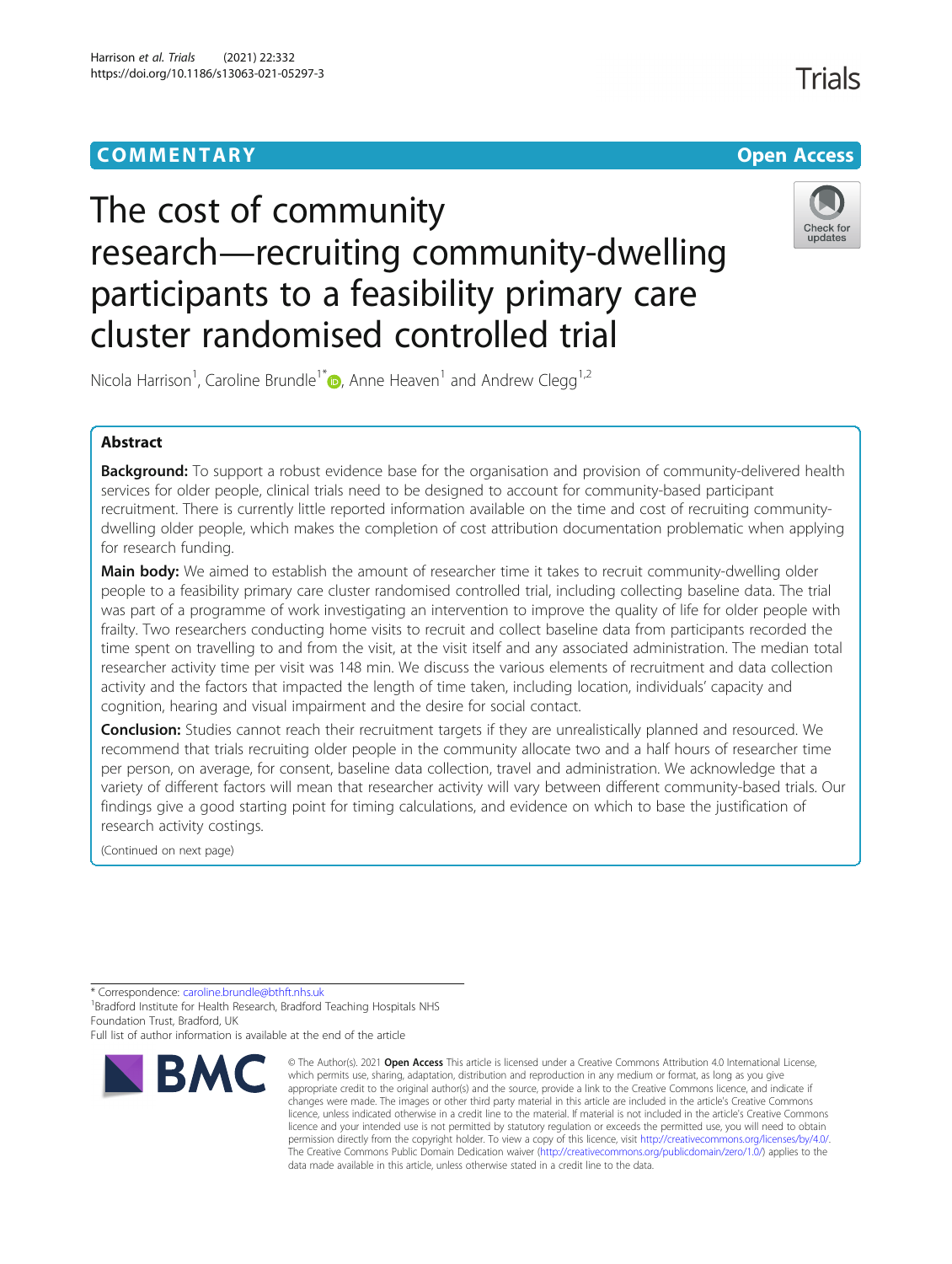(Continued from previous page)

Trial registration: Personalised care planning for older people with frailty [ISRCTN12363970](https://doi.org/10.1186/ISRCTN12363970). 08/11/2018.

Keywords: Consent, Recruitment, Community-dwelling, Time, Cost

## Background

A key policy focus for the 2019 NHS Long Term Plan is for health services to be provided to people in their communities [\[1](#page-4-0)]. Older people are likely to be target recipients of many new community-delivered health services. To support a robust evidence base for the organisation and delivery of such services, clinical trials need to be designed to account for community-based participant recruitment.

Reviews of published, publicly funded randomised controlled trials (RCTs) in the UK have found that only around half reached their target sample size [[2,](#page-4-0) [3](#page-4-0)] and nearly half required an extension [[3\]](#page-4-0). There is a considerable body of literature on different techniques and strategies to use to optimise the recruitment of older people to healthcare research [[4,](#page-4-0) [5](#page-4-0)]. However, a Cochrane review of methods used to increase recruitment to trials identified very few that were supported by high-quality evidence [\[6\]](#page-4-0).

Guidance on which methods might be most effective in helping to meet recruitment targets is undoubtedly useful. However, for the purposes of planning timescales, resource use and staffing levels, more information is required. Studies have shown that expected and actual recruitment times may considerably differ [[7\]](#page-4-0)—possibly because these expectations have no empirical basis.

It is acknowledged that adequate time for screening, recruitment and data collection should be factored into planning research with older people [\[8](#page-4-0), [9\]](#page-4-0). However, there is currently little reported time and cost information available. Recruitment and data collection are complex processes, but data from studies recruiting participants from the community, including older people, lacks detail, only providing a broad overview of the timings for either recruitment and screening [\[10](#page-4-0)] or data collection [[9\]](#page-4-0).

The development of research grant applications and the completion of cost attribution documentation, such as the Schedule of Events Cost Attribution Template (SoECAT)  $[11]$  $[11]$  $[11]$ —which is now required for health and care studies funded by the National Institute for Health Research (NIHR) in the UK—are problematic without accurate information on the timings for different aspects of research activity.

## The PROSPER case study

We aimed to establish the amount of researcher time it takes to recruit community-dwelling older people to the Personalised Care Planning for Older People with Frailty (PROSPER) feasibility primary care cluster randomised controlled trial [[12](#page-4-0)]. This included collecting baseline data from recruited participants.

The PROSPER Programme aims to establish whether personalised care planning (PCP) can improve quality of life for older people with frailty and reduce overall health and social care costs. A total of 343 participants were recruited into the feasibility trial between March 2019 and January 2020. Eligible individuals were sent study information by general practices (GPs), and those expressing interest in taking part in the trial were visited at home in order to gain consent and undertake baseline data collection.

Two researchers conducting home visits, within an approximate 13-mile radius of the research base, timed all elements of every third visit undertaken in September and October 2019. This timing period represented approximately 20% of the total recruitment time, during which participants were being recruited from 12 different general practices. These months were chosen as they were outside of school holidays and seasonal extreme weather and would therefore involve 'typical' travel conditions.

The time spent on travelling to and from the visit by car (travel time), time spent in face-to-face participant contact at the home visit itself (participant contact time) and any associated administration time were recorded on a bespoke pro-forma.

Participant contact time was further broken down into eight categories covering the following:

- Discussing the study (including an assessment of capacity to consent)
- Gaining informed consent
- Undertaking screening with the Montreal Cognitive Assessment (MoCA) (to establish cognitive ability to engage with the intervention)
- Baseline data collection (the 20-page baseline assessment case report form (CRF) included six measures of health and quality of life along with questions about healthcare and social care use  $[12]$  $[12]$
- Consultee declaration (in cases where it was deemed there was a lack of capacity to consent)
- Gaining carer consent
- Baseline carer data collection
- Miscellaneous time (any time taken up during the home visit with activity not related to the research)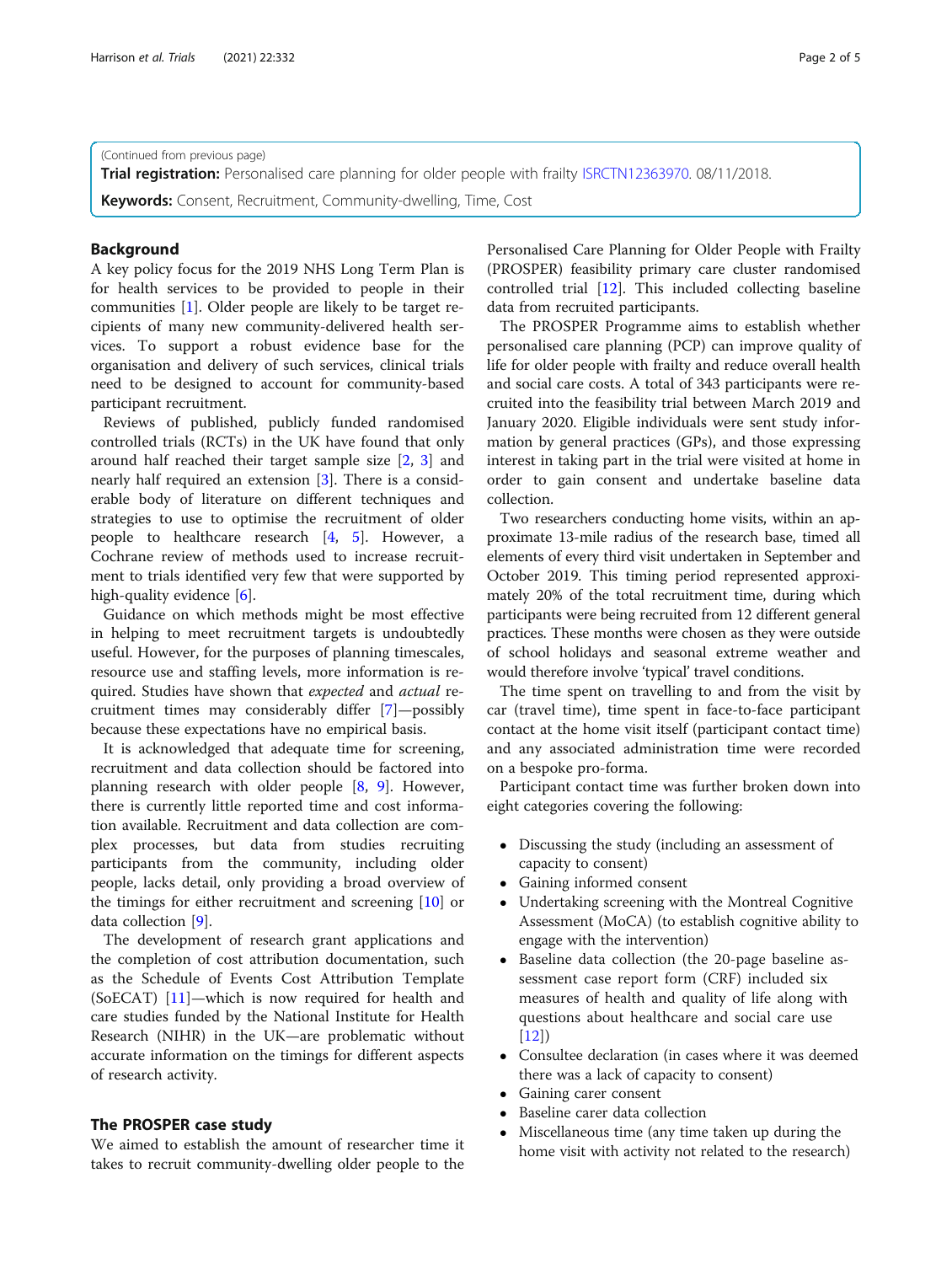Not all categories were relevant to every visit, e.g. those related to consultees or carers.

Administration time was broken down into completing paperwork including obtaining information from GP records, correspondence and registering patients onto research databases.

The median, interquartile range (IQR) and range were calculated for each activity category and for total researcher activity time—the sum of the individual components.

## Results

#### Timing taken on visits

Data were collected from 33 visits, and 29 of these individuals were recruited onto the trial; the remaining four declined participation. The median (IQR) total researcher activity time per visit was 148 (129.5–165.25) min. Total activity, however, ranged from just over 1 to just over 4 h. Table 1 shows the full breakdown of activities and times. Consultee and carer recruitment activities are not included in Table 1, due to low numbers during the timing period.

Total participant contact lasted a median (IQR) of 81 (66–94) min, but ranged from 15 min to just over 2 h. The 15-min visit time was recorded when the individual decided not to take part following discussion with the researcher. The visit that lasted over 2 h included gaining consultee declaration (as the participant was deemed to lack capacity to give informed consent) and recruitment of a carer requiring a separate carer consent form and baseline carer questionnaire.

## Influences on activity time

Travel time varied considerably. The median (IQR) travel time was 40 (35–55) min. The longest round trip took 100 min, and the shortest journey time was 10 min.

Table 1 Full breakdown of activities and times

Across the full recruitment period of the trial, carers were recruited for 20% of study participants; however, the number of carers recruited during the timing period was unusually low (8%). Consultee involvement was 3% across the whole recruitment period, including during timing. The *involvement of consultees* and carers added to the length of home visits. Carer activity lasted a median of 10 min, and completing the single consultee declaration during the timing period took 11 min in contrast to the median of 5 min for gaining participant consent.

Times for completing the baseline data collection ranged considerably from 19 to 63 min, with a median (IQR) of 37 (30–43) min. Some participants were able to complete the questions themselves with no support, but others required support from the researchers, for a number of reasons such as hearing, visual, manual and cognitive impairments. Providing support including reading out the questions, using large print answer prompts and filling out the documentation was generally more timeconsuming than self-completion.

Miscellaneous time was recorded for all visits and lasted a median (IQR) of 5 (5–10.5) min but ranged from 3 to 18 min. This time covered a variety of nonresearch activity, such as interruptions by third parties (co-habitants, phone calls, visitors etc.), making drinks and time spent chatting about topics other than the research study.

A median (IQR) of 24 (22–28) min of administrative tasks followed each home visit, with a range of 15 to 36 min.

## Conclusions

Research studies cannot reach their recruitment targets if they are unrealistically planned and resourced. We recommend that trials recruiting older people in the community allocate two and a half hours of researcher

|                                                      | Median (IQR)       | Range      |
|------------------------------------------------------|--------------------|------------|
| Travel time (min)                                    | $40(35-55)$        | $10 - 100$ |
| Participant contact time (min)                       | $81(66-94)$        | $15 - 126$ |
| Discuss study                                        | $20(15-22)$        | $10 - 45$  |
| Gain consent                                         | $5(3.75 - 5.25)$   | $2 - 10$   |
| Cognitive screening (MoCA)                           | $13(11-15)$        | $9 - 20$   |
| Baseline data collection                             | $37(30-43)$        | $19 - 63$  |
| Miscellaneous other                                  | $5(5-10.5)$        | $3 - 18$   |
| Administration time (min)                            | 24 (22-28)         | $15 - 36$  |
| Completing paperwork (inc. obtaining GP record data) | $16(15-18)$        | $10 - 20$  |
| Registering on research databases                    | $4(3-4)$           | $3 - 10$   |
| Correspondence                                       | $6(2-6)$           | $2 - 6$    |
| Total researcher activity time (min)                 | 148 (129.5-165.25) | $65 - 242$ |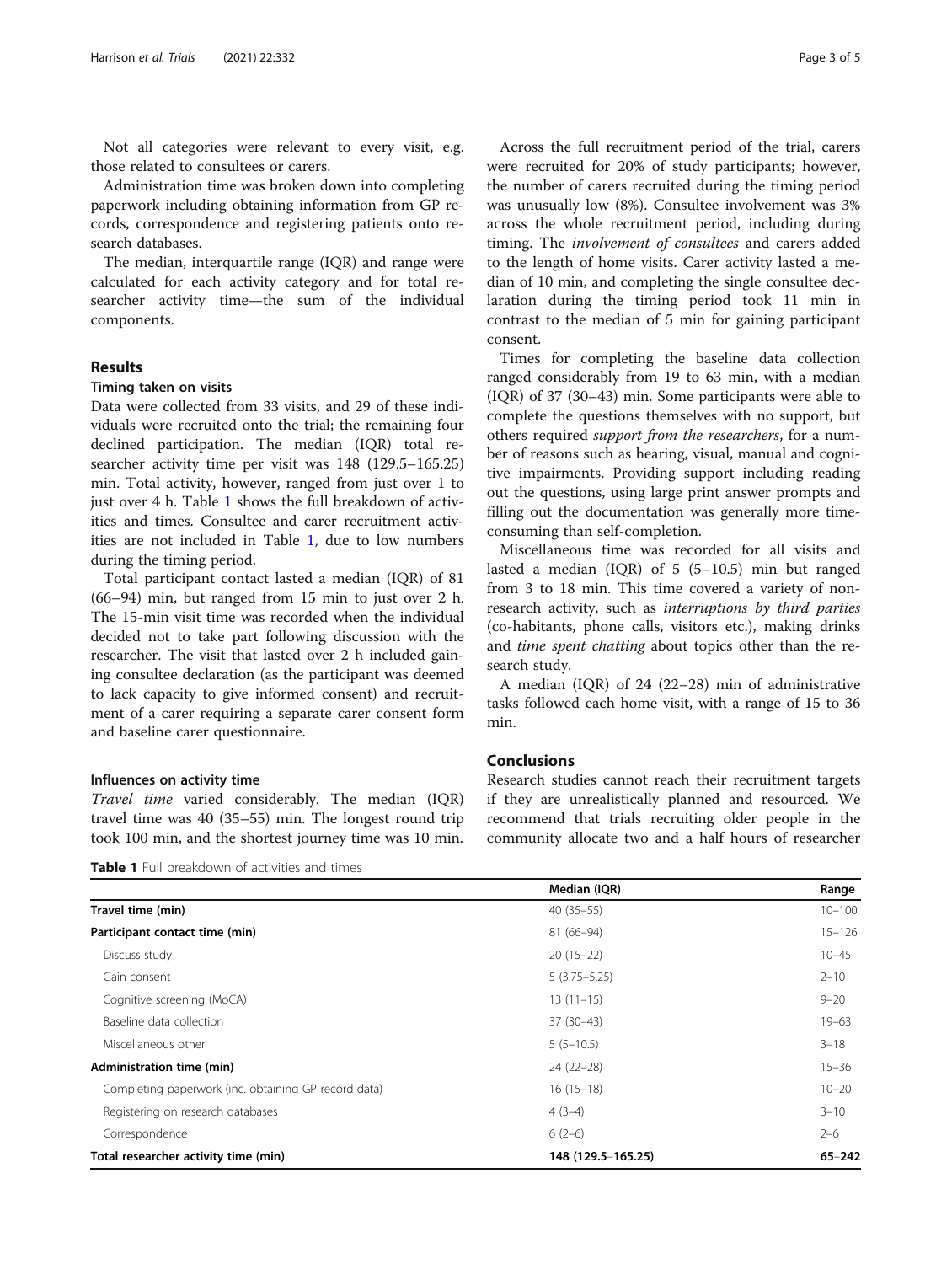time per person, on average, for consent, baseline data collection, travel and administration. While the majority of our home visits proceeded as planned and lasted roughly the expected duration, some visits did take longer. This cannot always be predicted and is hard to plan for. However, it should at least be acknowledged in the planning of community-based trials, and accommodated within targets and timescales where possible.

We acknowledge that a variety of different factors will mean that researcher activity will vary between different community-based trials. Our findings give a good starting point for timing calculations to be based upon.

Travel was one of the major factors impacting our total recruitment time and varied considerably even though our recruitment area was limited to two relatively small conurbations in West Yorkshire. Studies recruiting in rural settings or with large catchment areas would have to allocate more time for travelling to and from home visits.

Our baseline data collection was from a clinical trial that included six commonly used assessment measures, alongside demographic information and health and social care resource use data. Although this is likely to be reasonably representative of community-based clinical trials involving older people, baseline data collection depends on the number and type of measures that are included in a trial's CRF. Careful preparation and role playing early in the planning of the study, ideally with volunteers who are representative of the study population, should give an indication of how long this element of home visits will take.

When planning studies with older people, special consideration should be given to factors that impact on time, such as cognition, hearing and visual impairment and, in particular, the desire for social contact. Davies et al. [\[9](#page-4-0)] reported that the older people participating in the Newcastle 85+ Study often made comments such as 'I look forward to your visit' and 'I enjoy the company'. Although only a median of 5 min per visit, we recorded miscellaneous time for every visit. This reflects, in part, the social component of conducting research in older people's homes. Community-based researchers have to incorporate a certain, appropriate, amount of nonresearch time into visits, out of respect for the individuals inviting us into their homes. This additional time should not be overlooked in project planning.

Involving personal consultees for participants lacking the capacity to consent is important in research with older people, but can be time-consuming and requires careful planning [\[4\]](#page-4-0). A recent review found only a small proportion of clinical trials included adults lacking the capacity to consent, even in trials involving populations characterised by impaired decision-making capacity [\[13](#page-4-0)]. The proportion of participants requiring consultees will

depend on the target population for a trial, but any research involving older people in the community is likely to encounter a lack of capacity in the sample. These people should be included wherever possible, to reduce the risk of an unrepresentative study population, and additional time for this should be factored in to study planning.

Securing personal consultee involvement made the recruitment process more time-consuming. This often required multiple visits, extra phone calls and arranging visits to fit consultees' schedules. It is not always clear that an individual lacks capacity when an initial telephone contact is made to arrange a home visit. So, while it may not be possible for individual researchers to anticipate which visits will become extended or repeated, it should be possible for those planning and scheduling trial recruitment periods to incorporate extra time to account for this.

In areas like Bradford, many of the first-generation migrants who settled in the 1950s and 1960s and are now in later life will not be proficient in written and spoken English. Using bilingual researchers who understand the cultural norms means that Black, Asian and Minority Ethnic (BAME) participants can be included in studies, but the process is more time-consuming than with English speakers. This is especially true when dealing with languages or dialects that have no written form, when all written information has to be translated and discussed [[14\]](#page-4-0). The presence at home visits of family members intending to support and/or interpret for the participant, while welcome if that provides reassurance for the participant, can also be time-consuming. Trials recruiting from diverse older populations should be planned accordingly, allowing extra time for translation.

Recruitment is not complete when the researcher leaves the participant's home; we recorded nearly half an hour of administrative tasks for each participant following the home visit. Many of these tasks were routine but essential, for example, accurate recording of accruals to ensure project funding was appropriately released. Administration time should therefore not be overlooked.

Although visits where the person is not recruited do not involve data collection, they still entail travel and can often lengthier discussions prior to their decision about participation. We found that removing the four visits not resulting in recruitment from our median total activity time calculation had only a small effect, suggesting that the amount of time needed is similar for people who do and do not agree to participate, though we acknowledge the small numbers involved here.

Our findings are important for anyone preparing project protocols, developing funding applications and completing SoECAT forms or similar cost attribution documents for trials involving older people, particularly